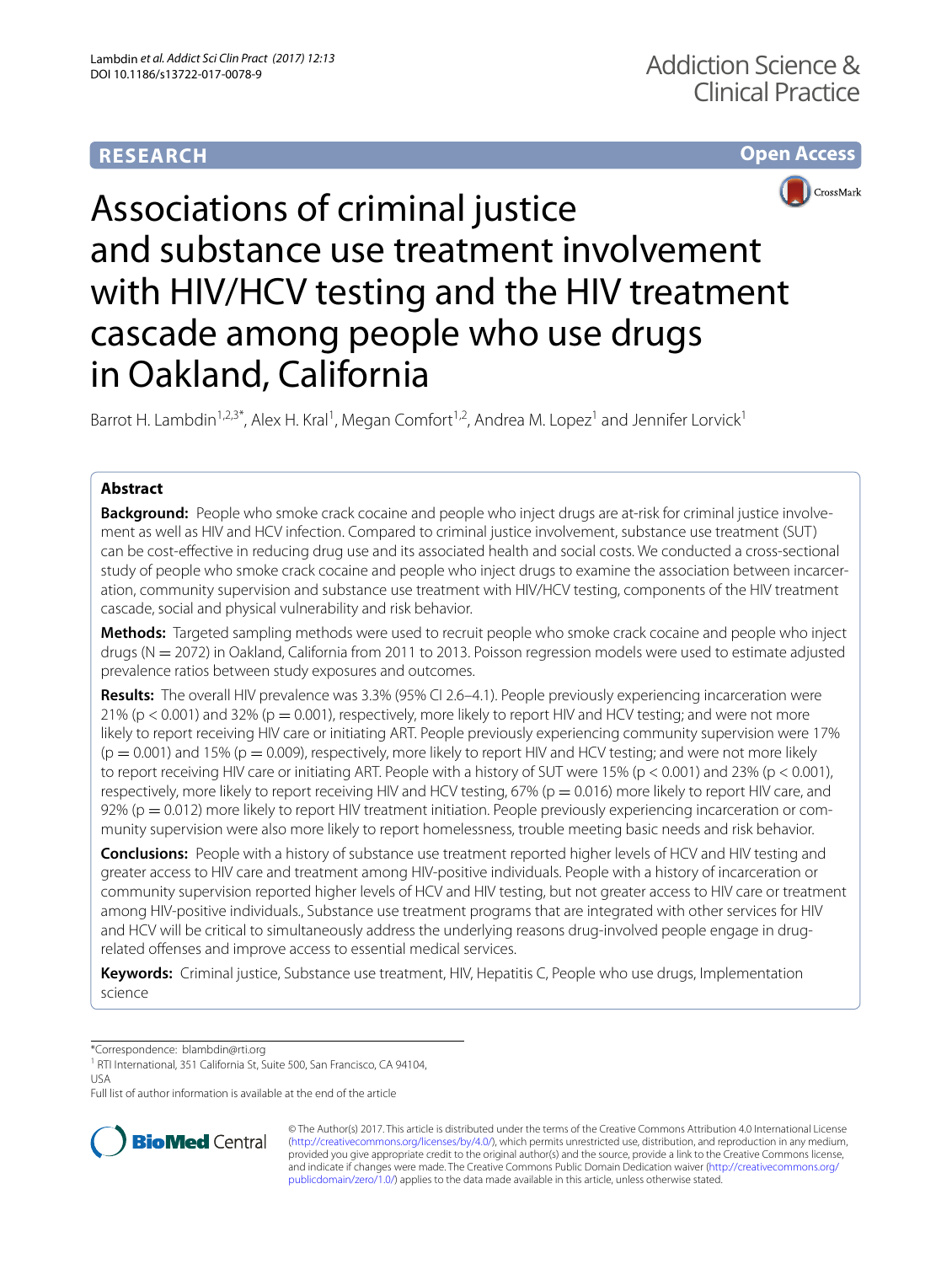### **Background**

Since the 1980s, the "War on Drugs" has contributed to drastic increases in incarceration in the United States, including a threefold increase in drug-related arrests and an eightfold increase in the prison population  $[1-3]$  $[1-3]$ . Consequently, the US has the highest documented incarceration rate in the world at 716 inmates per 100,000 residents [[4\]](#page-7-2), and an astonishing 4,751,400 people on probation or parole [\[5](#page-7-3)]. Because law enforcement policies target people who use drugs, 64.5% of people who are incarcerated experience a substance use disorder; however, only 11% receive any type of substance use treatment while incarcerated [[6\]](#page-7-4).

People who smoke crack cocaine (PWSC) and people who inject drugs (PWID) are not only at high risk for incarceration, but they are also at high risk for HIV and hepatitis C virus (HCV) infection. Thus, the estimated HIV prevalence is nearly three times higher among incarcerated populations than the general population (1.5 vs. 0.6%) and HCV prevalence is 9–27 times higher (12–35% compared to  $1.3\%$  [\[7](#page-7-5)-9].

Access to care and adherence to treatment are key to reducing morbidity and mortality from HIV and HCV. For HIV, antiretroviral therapy (ART) is associated with improved clinical outcomes, longer survival and secondary prevention of infection, including reduced HIV transmission risk at the community level [\[10](#page-7-7)–[12\]](#page-7-8). For HCV, the advent of direct acting antiretroviral (DAA) medications, with a relatively short course of treatment and minimal side efects, has led to cure rates of 90%, and the possibility of virtually eliminating HCV transmission. Beneftting from these therapies, however, requires participation in a series of sequential steps, often referred to as the HIV or HCV treatment cascade  $[13, 14]$  $[13, 14]$  $[13, 14]$  $[13, 14]$  $[13, 14]$ . These include diagnosis of HIV/HCV, linkage to care, clinical evaluation, treatment initiation, retention in care, and treatment adherence, with the ultimate goal of making viral load undetectable [\[13–](#page-7-9)[15\]](#page-7-11).

The lives of people using illicit drugs can be chaotic due to stigma, severe poverty, probation/parole requirements, comorbidities, serious mental illness, and the psychological and clinical efects of the substances they ingest, making it difficult to access and adhere to treatment for HIV or HCV in community settings. Incarceration can provide a point of access for HIV/HCV services [[16](#page-7-12)[–20\]](#page-7-13), but this does not always translate to successful navigation of the care continuum [\[21](#page-7-14)[–25](#page-7-15)]. Community supervision can provide another opportunity to facilitate access to HIV/HCV services, but this opportunity is often not realized [[26](#page-7-16), [27](#page-7-17)].

Research has suggested that substance use treatment (SUT) can efectively address the underlying reasons why many people who use drugs become engaged in drugrelated offenses  $[28]$ . Further evidence suggests that SUT is cost-efective in reducing drug use and its associated health and social costs, as compared to incarceration [[29\]](#page-7-19). SUT has been shown to help people lower their risk of HIV acquisition and transmission, improve their access and adherence to HIV treatment and reduce their viral load [\[30–](#page-7-20)[33\]](#page-7-21).

In this cross-sectional study of PWSC and PWID, we examine the association of a history of incarceration, community supervision and substance use treatment with access to HIV/HCV testing, components of the HIV treatment cascade, social and physical vulnerability and risk behavior. We additionally assess for predictors of HIV and HCV status.

# **Methods**

# **Study setting**

Our study includes a community-based sample of PWSC and PWID in Oakland, California. Oakland is a racially diverse, mid-sized city in Alameda County with a population of 400,000 people. Alameda County was the frst county in the United States to declare a state of emergency in 1998 due to a disproportionally high HIV prevalence among the African American population, an emergency that continues to this day [\[34](#page-8-0)]. In 2013, the HIV prevalence was 113 per 100,000 people with 80 new diagnoses per 100,000 among African American men [[35](#page-8-1), [36\]](#page-8-2). In addition, the adult incarceration prevalence in Alameda County was 1471 per 100,000 men (nearly double the national average) and 86 per 100,000 women in 2010, and the prevalence of community supervision (probation or parole) was 1580 per 100,000 people, with most people clustered in 6 contiguous zip codes of Oakland [[37,](#page-8-3) [38\]](#page-8-4). Residents in these areas also carry a disproportionate burden of poor health, low income and unstable housing [[39\]](#page-8-5).

#### **Study population**

Using targeted sampling methods [[40](#page-8-6), [41](#page-8-7)], an outreach worker recruited participants from July 2011 to July 2013 in street settings within the cluster of zip codes having high community supervision levels [[42\]](#page-8-8), and collected data at three easily accessible feld sites. From July 2011 to July 2013, an outreach worker recruited a total of 2323 participants in neighborhoods surrounding the three feld sites. Inclusion criteria for the study included crack cocaine or injection drug use in the 6 months prior to interview and age  $\geq$ 18. Drug use was verified by use of a screening instrument that obscured eligibility requirements. Approximately 10% of recruited participants did not meet eligibility criteria, leading to 2072 participants for this study.

Participants engaged in an informed consent process, a quantitative interview and HIV testing, as well as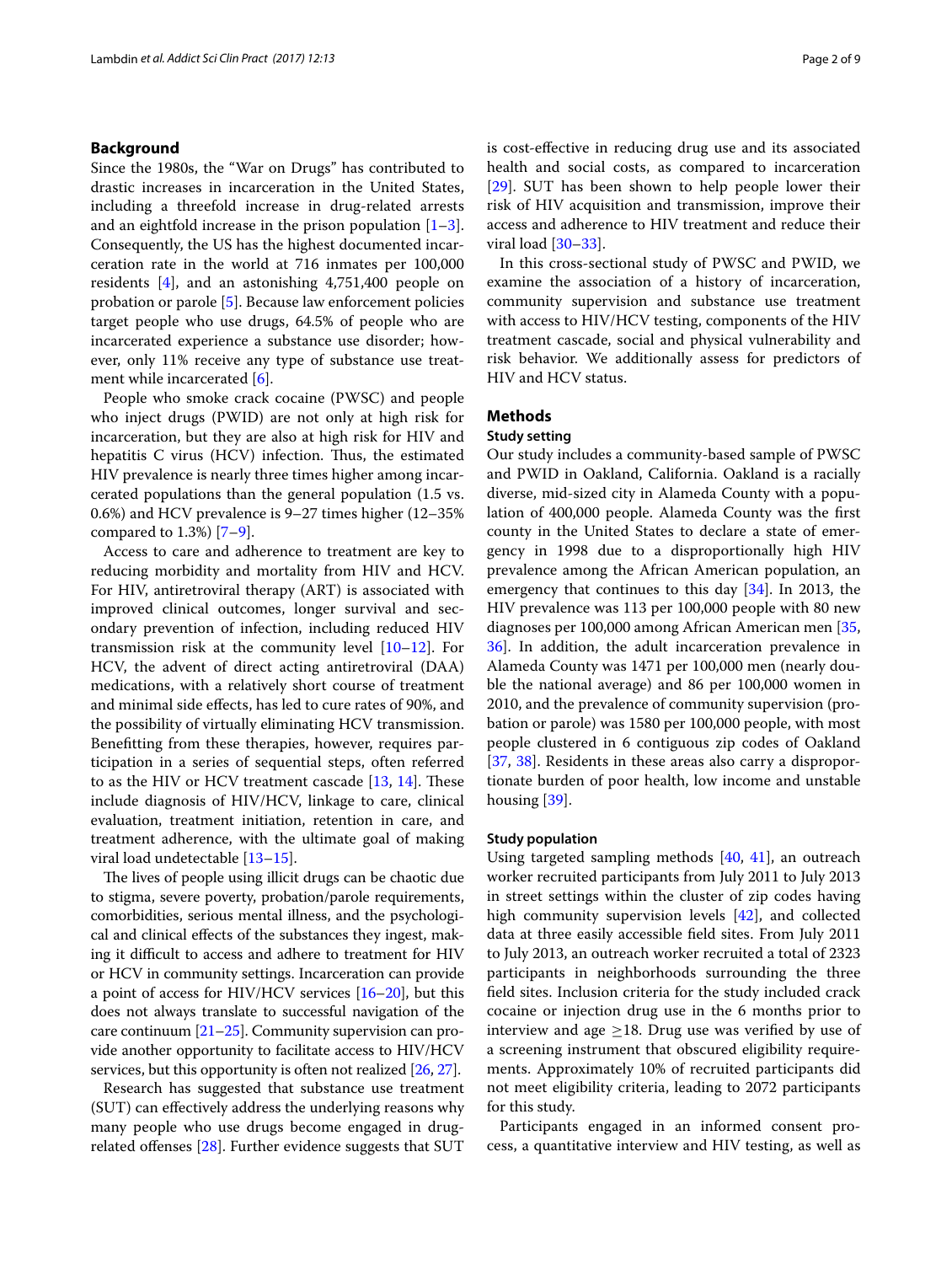pre- and post-test counseling. The quantitative interview was conducted face-to-face, with interviewers posing items verbally and recording responses in a computerbased personal interviewing system (Blaise®, Westat). Rapid testing for HIV infection was conducted using the OraQuick ADVANCE® rapid HIV antibody test. Reactive results on the OraQuick test were confrmed with a second point-of-care test, the Clearview STAT-PAK®. Interview staff were trained in HIV testing and counseling as well as data collection techniques. Participants who were HIV antibody positive were eligible for a separate intervention study, complete with a new informed consent process [[43\]](#page-8-9).

All study procedures were reviewed and approved by a federally accredited Institutional Review Board at RTI International. Participants received \$20 remuneration for their contribution to the research, as well as referrals to medical and social services as appropriate.

#### **Measures**

Outcome variables included measures for HIV/HCV testing, the HIV treatment cascade, social and physical vulnerability, risky injection or sexual behavior, and HIV/ HCV status. HCV testing was defned as having ever had an HCV antibody test. Variables for steps of HIV treatment cascade included HIV testing, defned as receiving an HIV antibody testing ever; received HIV care, defned as ever receiving HIV care among those who are HIV positive; and initiated ART, defned as ever starting ART among those who are HIV positive. HIV status was determined through rapid testing (see above) and HCV status was self-reported. Indicators for social and physical vulnerability included homelessness, defned as currently homeless; trouble meeting basic needs (derived from research by Gelbert et al. [[44\]](#page-8-10)), defned as trouble fnding a place to sleep, wash, use the bathroom or trouble having enough clothes or food to eat in the past 6 months; and income, categorized as income of  $<$ \$900 or  $\geq$ \$900 in the past month. Derived from the National Institute on Drug Abuse's validated Risk Behavior Assessment [\[45](#page-8-11)], risky injection or sexual behavior was defned as receptive syringe sharing or unprotected sex with more than 1 partner in the past 6 months.

Our primary exposure variable for criminal justice involvement included two variables: (a) incarceration, defned as spending time in city jail, county jail or federal prison since the age of 18, and (b) community supervision, defned as having ever been on probation or parole. The primary exposure variable for substance use treatment involvement was defned as having ever received methadone detoxifcation, methadone maintenance, buprenorphine or suboxone, residential treatment (containing counseling, group therapy or cognitive behavioral therapy) or other outpatient treatment (containing counseling, group therapy or cognitive behavioral therapy).

Derived from the Urban Health Study questionnaire [[46–](#page-8-12)[49\]](#page-8-13)—a community-based study with people who use drugs in Oakland for 15 years—other covariates of interest as potential confounders included current age; sexual risk group: categorized as men who have sex with women, men who have sex with men or men and women, women non-sex workers, women sex workers and transgender people; race/ethnicity: defned as African American, Caucasian, Latino/a, or Mixed Race/Other; high school education: defned as having received a high school diploma or GED; steady partnership: current relationship with a steady partner; having children and a history of injection drug use. The measures for social and physical vulnerability, criminal justice involvement, substance use treatment involvement were included as explanatory variables in assessing associations with HCV and HIV status.

## **Statistical analysis**

Descriptive statistics, including frequencies, median and interquartile range, were calculated to describe the distribution of variables in the study population. We calculated the prevalence and accompanying 95% confdence intervals for HIV and HCV status. Poisson regression models with robust variances were built to estimate adjusted prevalence ratios [[42\]](#page-8-8). Our primary analysis of interest included assessing the impact of criminal justice and substance use treatment involvement with metrics for HCV testing and the steps of the HIV treatment cascade, risky behavior and social and physical vulnerability. Sociodemographic covariates considered for the multivariable model were determined based on their theoretical ability to confound the relationship of our exposures and outcomes. Backward stepwise regression with a criterion p value of 0.2 identifed potential covariates for inclusion in the fnal multivariable model. Additionally, we examined the associations of socio-demographic, criminal justice and substance use treatment involvement and vulnerability with HIV and HCV status. Variables having a p value <0.2 with HIV or HCV status in bivariate analyses were considered for inclusion in the multivariable models, using backward stepwise regression with a criterion p value of 0.2. Statistical significance was set at  $p = 0.05$ . All statistical analyses were conducted in Stata v14 [\[50](#page-8-14)].

### **Results**

# **Study population**

A total of 2072 people who smoked crack cocaine or injected drugs were included in this analysis. Table [1](#page-3-0) outlines characteristics of our study population. The median age of respondents was 49 years [interquartile range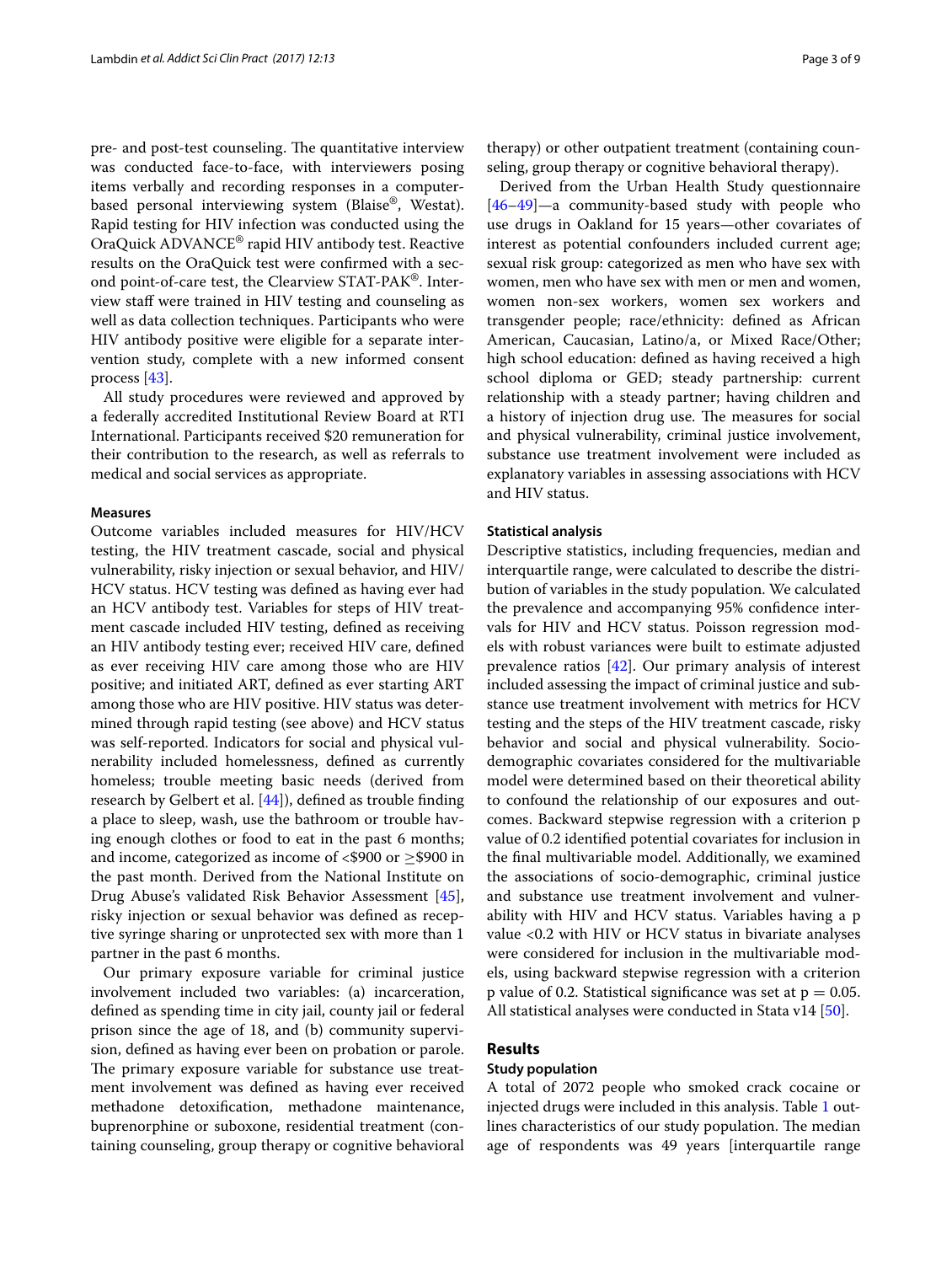|                                                          | HIV-negative ( $n = 2004$ ) | HIV-positive ( $n = 68$ ) | Total (n = 2072) |
|----------------------------------------------------------|-----------------------------|---------------------------|------------------|
| Age                                                      |                             |                           |                  |
| $18 - 29$                                                | 139(7)                      | 0(0)                      | 139 (7)          |
| $30 - 39$                                                | 274 (14)                    | 7(10)                     | 281 (13)         |
| $40 - 49$                                                | 644 (32)                    | 28 (41)                   | 672 (32)         |
| $50 - 59$                                                | 726 (36)                    | 27(40)                    | 753 (36)         |
| $\geq 60$                                                | 222(11)                     | 6(9)                      | 228 (11)         |
| Male                                                     | 1177 (59)                   | 39 (57)                   | 1216 (59)        |
| Men who have sex with men                                | 46(2)                       | 16(23)                    | 62(3)            |
| Men who have sex with women                              | 1129 (56)                   | 23(34)                    | 1152 (56)        |
| Female                                                   | 827 (41)                    | 25(37)                    | 852 (41)         |
| Non-sex worker                                           | 485 (24)                    | 21(31)                    | 506(24)          |
| Sex worker                                               | 342 (17)                    | 4(6)                      | 346 (17)         |
| Transgender                                              | 1 (< 1)                     | 4(6)                      | 5(1)             |
| Racial/ethnic group                                      |                             |                           |                  |
| African American                                         | 1721 (86)                   | 63 (93)                   | 1784 (86)        |
| Caucasian                                                | 100(5)                      | 3(4)                      | 103(5)           |
| Latino                                                   | 76(4)                       | 0(0)                      | 76(4)            |
| <b>Black Latino</b>                                      | 10(<1)                      | 0(0)                      | $10 (=1)$        |
| Asian/Pacific Islander                                   | 8(<1)                       | 0(0)                      | 8 (< 1)          |
| Native American                                          | 13(1)                       | 0(0)                      | 13(1)            |
| Mixed                                                    | 47(2)                       | 2(3)                      | 49 (2)           |
| Other                                                    | 30(1)                       | 0(0)                      | 30(1)            |
| High school education                                    | 1260 (63)                   | 43 (63)                   | 1303 (63)        |
| Steady partnership                                       | 967 (48)                    | 36 (53)                   | 1003 (48)        |
| Have children                                            | 1597 (80)                   | 50(73)                    | 1647 (79)        |
| Drug use history                                         |                             |                           |                  |
| Injected drugs (only)                                    | 42(2)                       | 1(<1)                     | 43(2)            |
| Injected opioids (only)                                  | 31(1)                       | 0(0)                      | 31(1)            |
| Injected stimulants (only)                               | 4(1)                        | 1 (< 1)                   | 5(1)             |
| Injected opioids and stimulants                          | 7(1)                        | 0(0)                      | 7(1)             |
| Smoked crack/cocaine (only)                              | 1476 (74)                   | 50 (73)                   | 1526 (74)        |
| Injected drugs and smoked crack/cocaine                  | 486 (24)                    | 17 (< 1)                  | 510 (25)         |
| Injected opioids and smoked crack/cocaine                | 245 (12)                    | 5(<1)                     | 254 (12)         |
| Injected stimulants and smoked crack/cocaine             | 26(1)                       | 6(<1)                     | 33(2)            |
| Injected opioids and stimulants and smoked crack/cocaine | 215 (11)                    | 6(1)                      | 223(11)          |
| Homeless                                                 | 1011 (50)                   | 36 (53)                   | 1047 (50)        |
| Trouble meeting needs                                    | 1420 (71)                   | 55 (81)                   | 1475 (71)        |
| Income $<$ \$900                                         | 1513 (76)                   | 55 (82)                   | 1568 (76)        |
| Risky injection or sexual behavior                       | 785 (40)                    | 19 (28)                   | 804 (39)         |
| Incarcerated                                             | 1844 (92)                   | 62 (91)                   | 1906 (92)        |
| Community supervision                                    | 1613 (86)                   | 57 (89)                   | 1670 (86)        |
| Substance use treatment                                  | 1330 (67)                   | 46 (68)                   | 1376 (66)        |

# <span id="page-3-0"></span>**Table 1 Characteristics of people who inject drugs or smoke crack cocaine, 2011–2013 (N = 2072)**

(IQR) 41–55], and nearly 60% were male. Regarding our exposures of interest, 92, 86 and 66% had been incarcerated since the age of 18, ever been in community supervision and ever involved in substance use treatment, respectively.

In terms of engagement in HIV care, 85% had ever been tested for HIV prior to study participation, and the HIV prevalence was 3.3% (95% confdence interval (CI) 2.6–4.1). Among people living with HIV ( $n = 68$ ), 71% reported having ever received HIV care, and 64%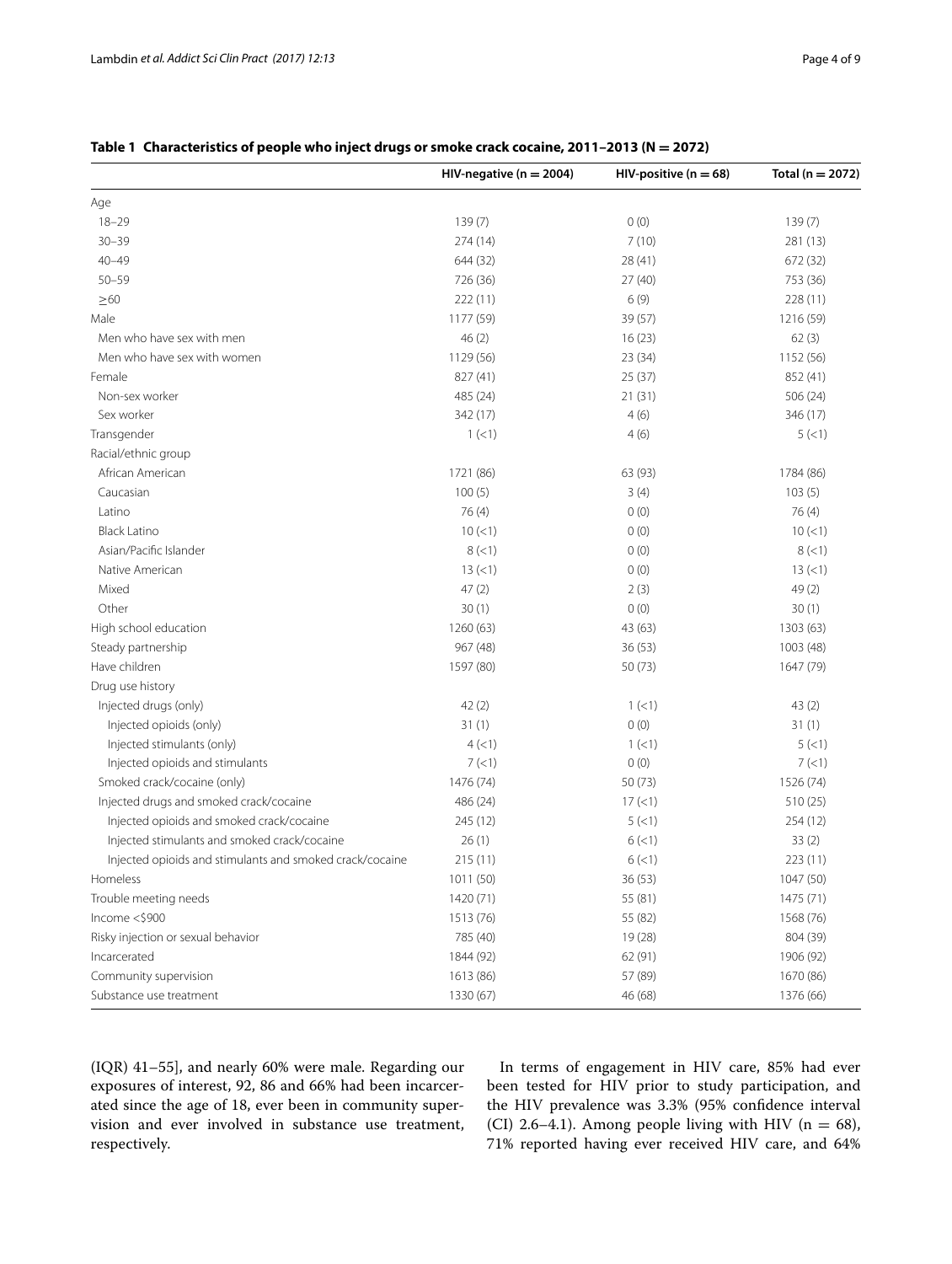reported having ever initiated antiretroviral therapy (ART) (Fig. [1\)](#page-4-0). With regards to HCV testing, 65% had ever been tested for HCV, and the self-reported HCV prevalence was 31% (95% CI 29–34%).

#### **Criminal justice involvement**

Criminal justice involvement was statistically associated with several HIV/HCV service access, vulnerability and risk behavior variables. Of note, people who reported a history of incarceration since the age of 18 were more likely to report testing for HIV ever (adjusted prevalence ratio (aPR) = 1.21; 95% CI 1.10-1.34; p < 0.001) and testing for HCV ever (aPR = 1.32; 95% CI 1.12–1.56;  $p = 0.001$ ). Among people living with HIV, no statistically signifcant associations were observed between reported history of incarceration and receipt of HIV care



or initiation of ART (Table [2\)](#page-4-1). In addition, people who reported a history of incarceration were signifcantly more likely to report homelessness (1.22; 95% CI 1.00– 1.48;  $p = 0.049$ , having trouble meeting basic needs  $(aPR = 1.14; 95\% \text{ CI } 1.01 - 1.28; p = 0.031)$  and risky injection or sexual behavior (aPR =  $1.31$ ; 95% CI 1.04-1.66;  $p = 0.024$ ) (Table [3\)](#page-4-2).

Like people who have a history of incarceration, people who reported a history of community supervision were more likely to report testing for HIV ever (aPR  $= 1.17$ ; 95% CI 1.09–1.25;  $p = 0.001$ ) and testing for HCV ever  $(aPR = 1.15; 95\% CI 1.04-1.29; p = 0.009)$ . No statistically signifcant associations were observed between reported history of community supervision and receipt of HIV care or initiation of ART (Table [2\)](#page-4-1). In addition, people who reported a history of community supervision were signifcantly more likely to report homelessness (aPR = 1.33; 95% CI 1.14–1.55; p < 0.001), having trouble meeting basic needs ( $aPR = 1.12$ ; 95% CI 1.02– 1.23;  $p = 0.014$ ) and risky injection or sexual behavior  $(aPR = 1.18; 95\% \text{ CI } 1.00-1.40; p = 0.048)$  (Table [3](#page-4-2)).

#### **Substance use treatment**

With regards to SUT, people who reported a history of substance use treatment were more likely to report receiving HIV testing ever (aPR  $= 1.15$ ; 95% CI 1.10– 1.20;  $p < 0.001$ ) and HCV testing ever (aPR = 1.23; 95%) CI 1.14–1.33;  $p < 0.001$ ). Among people living with HIV, those who reported a history of SUT were more likely to report receiving HIV care (aPR = 1.67; 95% CI 1.10–1.25;  $p = 0.016$ ) and initiating HIV treatment (aPR = 1.92; 95%)

<span id="page-4-1"></span><span id="page-4-0"></span>**Table 2 Associations of criminal justice involvement and substance use treatment on HCV testing and steps of engagement in HIV care**

|                         | <b>HCV</b> testing |         | HIV testing  |         | <b>HIV</b> care                                                                                                         |         | <b>Initiated ART</b> |         |
|-------------------------|--------------------|---------|--------------|---------|-------------------------------------------------------------------------------------------------------------------------|---------|----------------------|---------|
|                         | aPR (95% CI)       | p value | aPR (95% CI) | p value | aPR (95% CI)                                                                                                            | p value | aPR (95% CI)         | p value |
| Incarceration           |                    |         |              |         | $1.32(1.12-1.56)$ $p = 0.001$ $1.21(1.10-1.34)$ $p < 0.001$ $0.82(0.52-1.29)$ $p = 0.394$ $0.79(0.48-1.28)$ $p = 0.336$ |         |                      |         |
| Community supervision   |                    |         |              |         | 1.15 (1.04–1.29) $p = 0.009$ 1.17 (1.09–1.25) $p = 0.001$ 1.35 (0.59–3.07) $p = 0.470$ 2.04 (0.64–6.49) $p = 0.227$     |         |                      |         |
| Substance use treatment |                    |         |              |         | 1.23 (1.14–1.33) $p < 0.001$ 1.15 (1.10–1.20) $p < 0.001$ 1.67 (1.10–2.55) $p = 0.016$ 1.92 (1.15–3.21) $p = 0.012$     |         |                      |         |

Age, gender, race, education, steady partnership, having children and injection drug use history assessed as potential confounders in all analyses

<span id="page-4-2"></span>

| Table 3 Associations of criminal justice involvement and substance use treatment on vulnerability and risk behavior |  |
|---------------------------------------------------------------------------------------------------------------------|--|
|---------------------------------------------------------------------------------------------------------------------|--|

|                         | <b>Homelessness</b> |         | Trouble meeting needs |         | Income $\ge$ \$900  |         | Risky injection or sexual<br>behavior |         |
|-------------------------|---------------------|---------|-----------------------|---------|---------------------|---------|---------------------------------------|---------|
|                         | aPR (95% CI)        | p value | aPR (95% CI)          | p value | aPR (95% CI)        | p value | aPR (95% CI)                          | p value |
| Incarceration           | 1.22 (1.00-1.48)    | 0.049   | $1.14(1.01 - 1.28)$   | 0.031   | $1.14(0.84 - 1.55)$ | 0.391   | $1.31(1.04 - 1.66)$                   | 0.024   |
| Community supervision   | $1.33(1.14 - 1.55)$ | < 0.001 | $1.12(1.02 - 1.23)$   | 0.014   | $1.22(0.96 - 1.56)$ | 0.104   | $1.18(1.00 - 1.40)$                   | 0.048   |
| Substance use treatment | $1.05(0.96 - 1.15)$ | 0.245   | 1.00 (0.94-1.06)      | 0.952   | $1.19(1.00 - 1.41)$ | 0.045   | 1.10 (0.98–1.23)                      | 0.119   |

Age, gender, race, education, steady partnership, having children and injection drug use history assessed as potential confounders in all analyses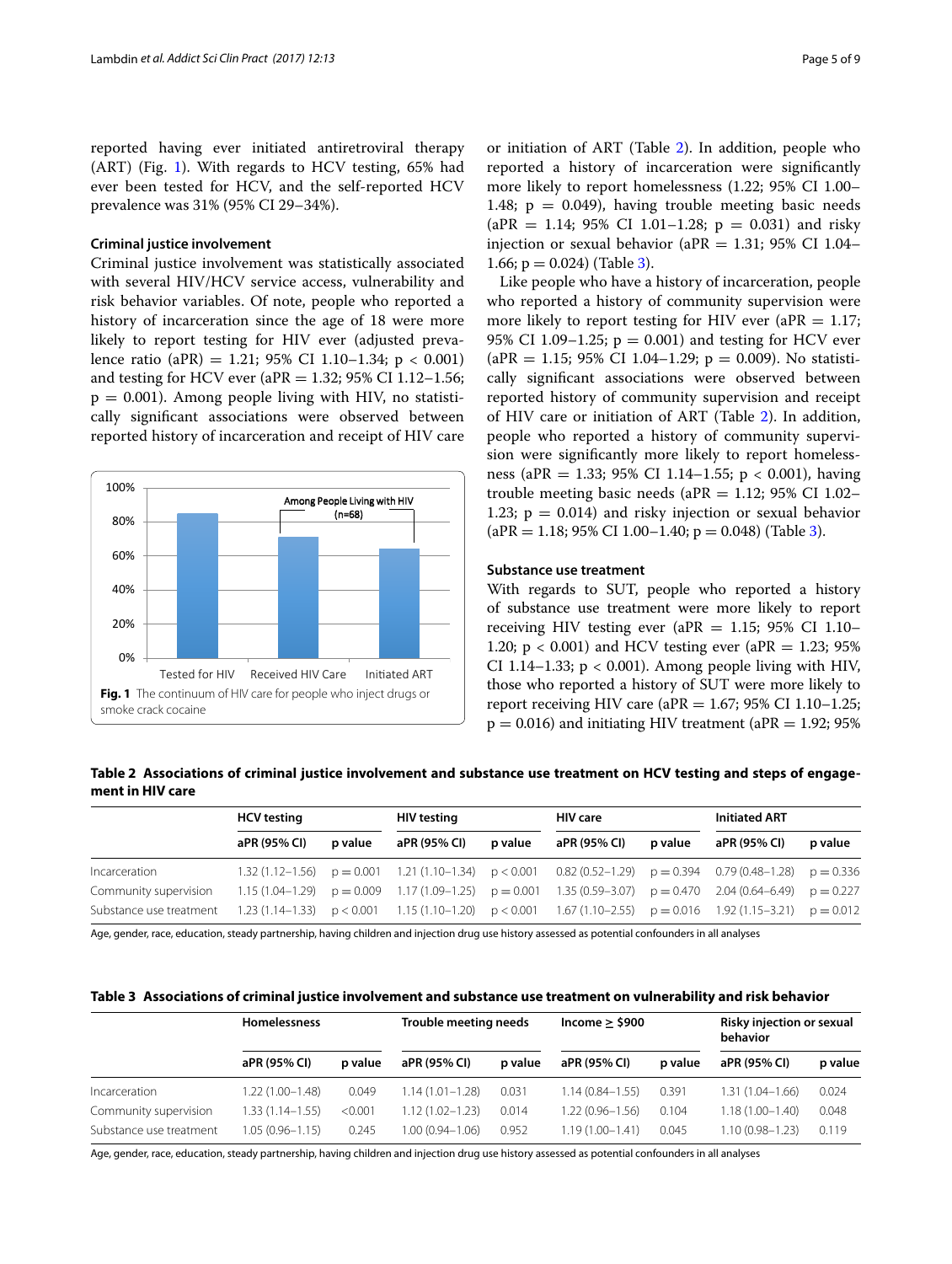CI 1.15–3.21;  $p = 0.012$ ), as compared to people who had no history of SUT (Table [2\)](#page-4-1). People who reported a history of SUT were more likely to report a current income  $\geq$ \$900  $(aPR = 1.19; 95\% \text{ CI } 1.00-1.41; p = 0.045);$  however, no statistically signifcant associations were observed between reported history of SUT and homelessness, trouble meeting needs or risky behavior (Table [3](#page-4-2)).

#### **Predictors of HIV and HCV status**

In multivariable analysis of HIV seropositive status, men who reported having sex with men (a $PR = 12.49$ ; 95% CI 6.95–22.44; p < 0.001) and people who reported being transgender (aPR =  $38.32$ ; 95% CI 20.10–73.03;  $p < 0.001$ ) had a higher likelihood of being HIV-positive. With regards to HCV, people who reported being older in age (aPR = 1.47 per 10 years; 95% CI 1.35–1.59;  $p < 0.001$ ), men who have sex with men (aPR = 1.74; 95%) CI 1.32–2.31;  $p < 0.001$ ), transgender (aPR = 1.70; 95%) CI 1.12–2.57;  $p = 0.010$ ), Caucasian (aPR = 1.41; 95% CI 1.16–1.72);  $p < 0.001$ ), drug injectors (aPR = 7.06; 95% CI 5.17–9.64;  $p < 0.001$ ) and homeless [aPR = 1.30; 95% CI 1.14–1.48;  $p = 0.001$ ) had a higher likelihood of selfreporting being HCV-positive (Table [4](#page-5-0)).

#### **Discussion**

With data from 2072 PWSC and PWID, people who reported a history of SUT were more likely to report higher levels of HIV and HCV screening, HIV care and ART initiation and were not more likely to report increased vulnerability or risky behavior. Other research has also suggested that people with a history of SUT have improved access to HIV care and treatment [[30](#page-7-20)[–33](#page-7-21)]. Researchers have also suggested that SUT can attend to the root causes of drug-related ofenses among druginvolved ofenders [\[28](#page-7-18)]. Yet as of 2011, 21.6 million people aged 12 or older had a substance use disorder, but only 2.3  $(11%)$  million people received SUT [\[51\]](#page-8-15). There remains a great opportunity to invest and expand the use of SUT for drug-involved people with criminal justice histories in order to attend to their substance use disorder [[28\]](#page-7-18) and facilitate access to other essential health care such as HIV care and treatment.

In addition, our results suggested that people with a history of criminal justice involvement reported greater access to HIV and HCV testing, but did not report greater access to HIV care or treatment. Researchers and practitioners have urged medical and public health

<span id="page-5-0"></span>

|  |  |  |  |  | Table 4 Associations with HIV and HCV positivity among PWID and PWSC in Oakland, 2011-2013 (N = 2072) |
|--|--|--|--|--|-------------------------------------------------------------------------------------------------------|
|--|--|--|--|--|-------------------------------------------------------------------------------------------------------|

|                                | <b>HIV-positive</b> |         |                      | <b>HCV-positive</b> |                      |         |                      |         |
|--------------------------------|---------------------|---------|----------------------|---------------------|----------------------|---------|----------------------|---------|
|                                | PR (95% CI)         |         | p value aPR (95% CI) |                     | p value PR (95% CI)  |         | p value aPR (95% CI) | p value |
| Age (per 10 years)             | $1.11(0.99 - 1.03)$ | 0.208   |                      |                     | $1.65(1.52 - 1.80)$  | < 0.001 | $1.47(1.35 - 1.59)$  | < 0.001 |
| Sexual risk group              |                     |         |                      |                     |                      |         |                      |         |
| Men who have sex with<br>women | $1.00$ (ref)        |         | $1.00$ (ref)         |                     | $1.00$ (ref)         |         | $1.00$ (ref)         |         |
| Men who have sex with men      | 12.93 (7.20-23.20)  | < 0.001 | 12.49 (6.95-22.44)   | < 0.001             | $1.57(1.15 - 2.14)$  | 0.002   | 1.74 (1.32-2.31)     | < 0.001 |
| Female non-sex workers         | $2.08(1.16 - 3.72)$ | 0.014   | 1.71 (0.98-2.99)     | 0.058               | $0.84(0.68 - 1.04)$  | 0.107   | $1.06(0.89 - 1.25)$  | 0.513   |
| Female sex worker              | $0.58(0.20 - 1.66)$ | 0.310   | $0.56(0.19 - 1.60)$  | 0.277               | $0.86(0.68 - 1.08)$  | 0.197   | $1.21(0.98 - 1.48)$  | 0.069   |
| Transgender                    | 40.07 (22.07-72.76) | < 0.001 | 38.32 (20.10-73.03)  | < 0.001             | $0.99(0.20 - 4.96)$  | 0.997   | $1.70(1.12 - 2.57)$  | 0.010   |
| Racial/ethnic group            |                     |         |                      |                     |                      |         |                      |         |
| African American               | $1.00$ (ref)        |         |                      |                     | $1.00$ (ref)         |         | $1.00$ (ref)         |         |
| Caucasian                      | $0.83(0.26 - 2.60)$ | 0.748   |                      |                     | $2.06(1.67 - 2.54)$  | < 0.001 | $1.41(1.16 - 1.72)$  | < 0.001 |
| l atino                        | <b>NC</b>           |         |                      |                     | $1.88(1.46 - 2.42)$  | < 0.001 | $1.25(0.99 - 1.59)$  | 0.060   |
| Mixed race/other               | $0.57(0.14 - 2.29)$ | 0.429   |                      |                     | $1.22(0.88 - 1.70)$  | 0.232   | $1.00(0.73 - 1.37)$  | 0.997   |
| High school education          | $1.01(0.62 - 1.65)$ | 0.810   |                      |                     | $0.94(0.80 - 1.10)$  | 0.452   |                      |         |
| Steady partnership             | $1.20(0.75 - 1.91)$ | 0.448   |                      |                     | $0.81(0.69 - 0.96)$  | 0.012   |                      |         |
| Have children                  | $0.72(0.42 - 1.22)$ | 0.217   |                      |                     | $1.01(0.83 - 1.24)$  | 0.896   |                      |         |
| Ever injected drugs            | $1.19(0.74 - 1.90)$ | 0.470   |                      |                     | $8.98(6.63 - 12.16)$ | < 0.001 | $7.06(5.17 - 9.64)$  | < 0.001 |
| Homeless                       | $1.10(0.69 - 1.76)$ | 0.686   |                      |                     | $1.21(1.03 - 1.42)$  | 0.017   | $1.30(1.14 - 1.48)$  | < 0.001 |
| Trouble meeting needs          | $1.71(0.94 - 3.12)$ | 0.077   | $1.61(0.91 - 2.85)$  | 0.101               | $1.27(1.05 - 1.54)$  | 0.012   |                      |         |
| income > \$900                 | $0.69(0.37 - 1.27)$ | 0.230   |                      |                     | $1.16(0.98 - 1.38)$  | 0.088   |                      |         |
| Incarcerated                   | $0.87(0.38 - 1.99)$ | 0.746   |                      |                     | 2.45 (1.37-4.39)     | 0.002   |                      |         |
| Community supervision          | $1.34(0.62 - 2.90)$ | 0.464   |                      |                     | $1.41(1.05 - 1.88)$  | 0.022   |                      |         |
| Substance use treatment        | $1.06(0.64 - 1.74)$ | 0.826   |                      |                     | $1.91(1.53 - 2.39)$  | < 0.001 | $1.20(0.99 - 1.45)$  | 0.060   |

NC: model did not converge for this category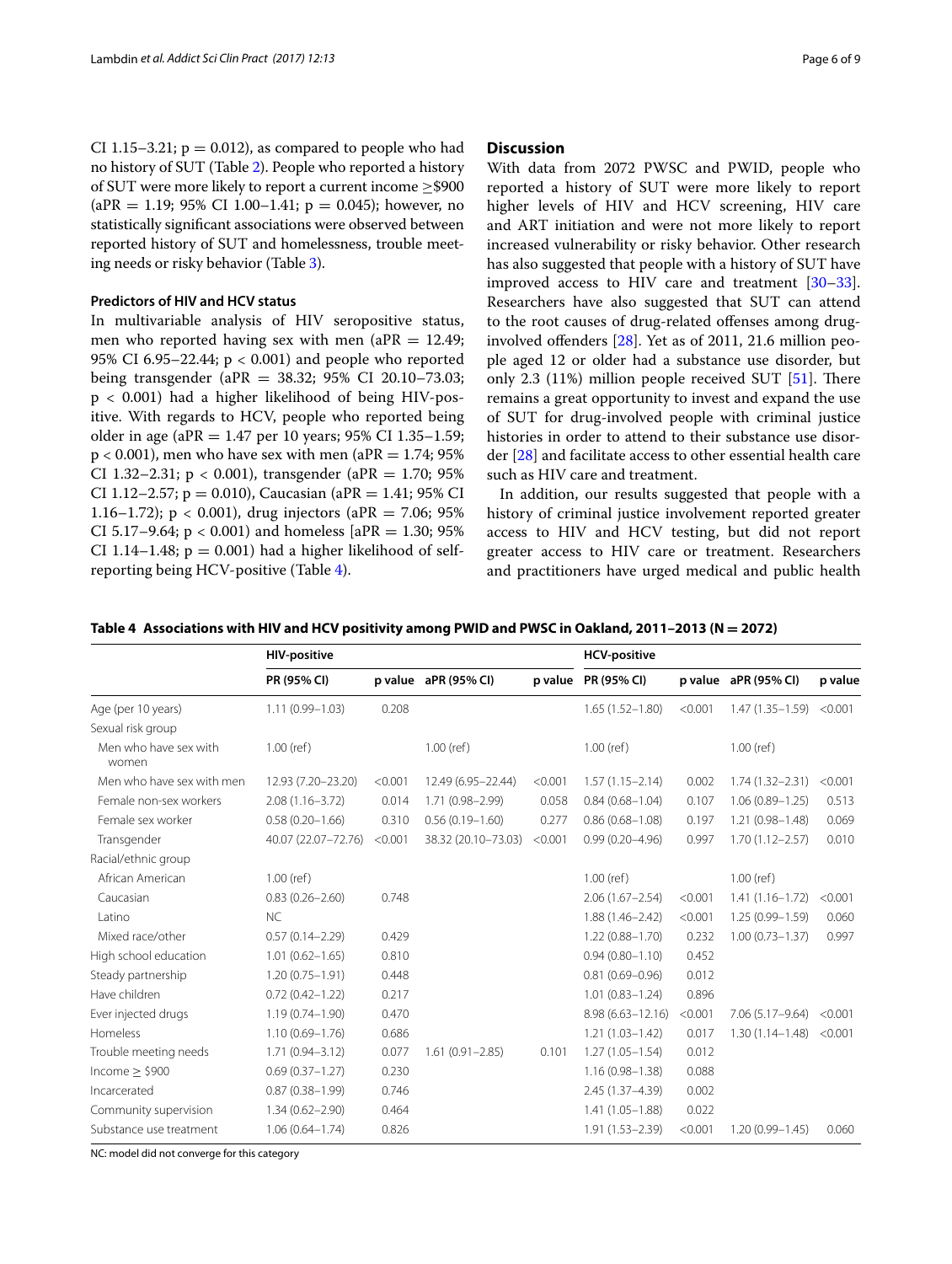professionals to take advantage of the opportunities provided by the criminal justice system in providing care for a highly underserved population [[16,](#page-7-12) [52,](#page-8-16) [53\]](#page-8-17). Both the California state prison and Alameda county jail systems have an opt-out model for HIV testing, and the community supervision system provides testing referrals as indicated by the court or probation/parole officer. While our study did not evaluate these specifc policies, it is encouraging that a history of criminal justice involvement was associated with higher reported levels of testing.

Accessing HIV services can quickly become complicated and disjointed for people with a history of criminal justice involvement. People incarcerated for longer sentences might be able to reap the benefts of HIV care and treatment during incarceration, but lose them once released [[54\]](#page-8-18). Further, people who are going in and out of jail for low-level drug use or 'quality of life' violations are likely to miss any stabilizing beneft as they are caught in a criminal justice cycle that continually changes their environment. Our fndings suggest that people with a history of criminal justice system involvement do not have greater access to HIV care or treatment.

Our fndings are also consistent with previous research suggesting that involvement with the criminal justice system is associated with increased social and physical vulnerability [[55](#page-8-19), [56](#page-8-20)]. Prior studies have found an increased likelihood of homelessness [\[57](#page-8-21)], unemployment [\[58](#page-8-22)], lack of educational opportunities [[55\]](#page-8-19) and lack of health insurance [\[59\]](#page-8-23) among people who have been involved in the criminal justice system. Furthermore, our fndings showed increased injection- and sexual-related risk behavior among people with a history of criminal justice involvement is consistent with previous research that suggests this dynamic can be driven by factors such as poverty, mental health disorders and concurrent sexual partnerships, that are a by-product of involvement with the criminal justice system [[55,](#page-8-19) [60](#page-8-24)].

The principal limitation of the study is the observational nature of the research design. Although we adjusted for measured participant characteristics to address concerns of confounding, the potential for unmeasured or mismeasured factors to bias our results existed. In addition, concerns regarding the temporality between exposures and outcomes given the cross-sectional nature of our study exist. We attempted to ameliorate this concern by defning exposure periods prior to outcomes when possible, but this does not convey the same level of rigor as a longitudinal study. Our study had the largest sample and most power for the earlier stage of the HIV care continuum (testing), and included a small number of people living with HIV, which may have impacted the study's power to detect associations for the following stages of the continuum (receiving HIV care and initiating ART). Furthermore, this study was not designed to look for relationships between diferent types of substance use treatment for diferent substance use disorders on study outcomes.

Another limitation is the self-report of behaviors and HCV status for the survey, and as a result, recall and social desirability are potential biases impacting the metrics collected as part for this analysis. Specifcally, metrics for vulnerability (e.g., homelessness), sexual risk factors (e.g., multiple partners), injection risk factors (e.g., sharing needles) may be prone to social desirability bias. Due to stigmatization of behaviors and conditions, these types of biases are common when studying people who use drugs [[61\]](#page-8-25). However, the resulting misclassifcation would be non-diferential with regards to our primary exposures of interest and would generally bias our results toward the null [[62\]](#page-8-26). On the other hand, prior research has illustrated that self-reported behaviors from drug users are both reliable and valid for epidemiological purposes [[63\]](#page-8-27).

Strengths of the study included the communityrecruited sample of study participants. Most studies of HIV care engagement typically use service utilization data, while our sample provides a snapshot of access to services among people recruited from a community setting. Interviewing participants in community settings that are independent of any criminal justice or substance abuse treatment institution may increase participants' comfort with disclosing stigmatizing behavior compared to participants who are interviewed within institutional settings. In addition, our study included a large sample of criminal justice involved individuals who would not be captured in prison or jail populations, including people who were on probation or parole, who had absconded, or who had warrants out for their arrest. Furthermore, we had data of high quality that were collected specifcally for the purposes of research.

#### **Conclusion**

Challenges remain in improving access to components of the HIV continuum and reducing vulnerabilities and risk among PWSC and PWID who have a history of the criminal justice system involvement. Innovative models that improve access to the HIV care continuum for these populations is vital. In addition, utilizing SUT programs, as appropriate, that are integrated with other services for HIV, HCV and mental health disorders will be critical to simultaneously address poor access to HIV and HCV services and the underlying reasons people who use drugs engage in drug-related offenses.

#### **Authors' contributions**

BHL analyzed and interpreted the data and led the drafting of the manuscript. AHK, AL, MC and JL interpreted the data and were major contributors in drafting the manuscript. All authors read and approved the fnal manuscript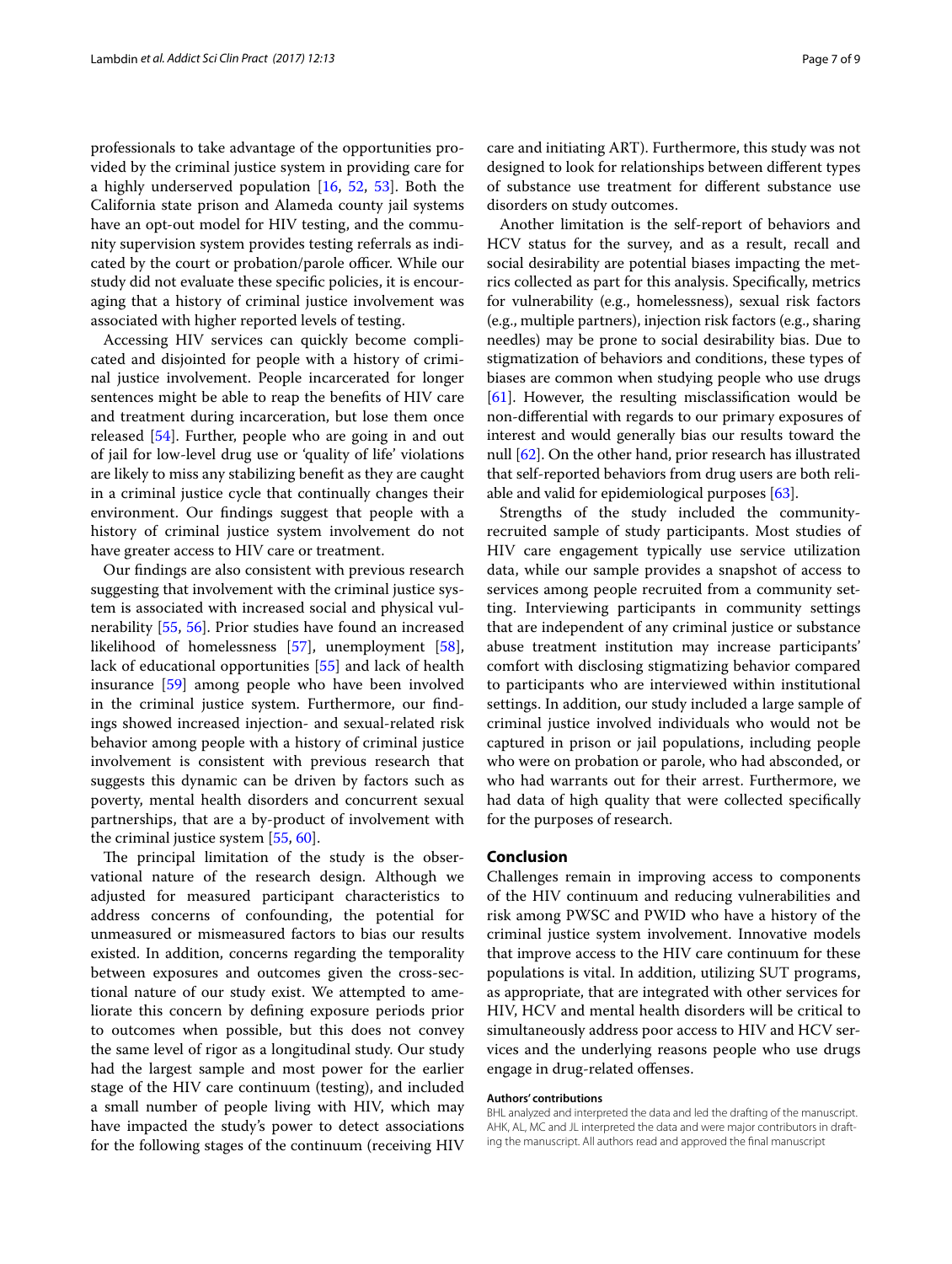#### **Author details**

<sup>1</sup> RTI International, 351 California St, Suite 500, San Francisco, CA 94104, USA. <sup>2</sup> University of California, San Francisco, San Francisco, CA, USA.<sup>3</sup> University of Washington, Seattle, WA, USA.

#### **Acknowledgements**

We would like to thank the research staff and study participants for sharing their time and expertise. The article processing charge for this article was funded by the National Institute on Drug Abuse (NIDA), the National Drug Abuse Treatment Clinical Trials Network and the NIDA/SAMHSA Blending Initiative.

#### **Competing interests**

The authors declare that they have no competing interests.

#### **Availability of data**

The dataset used and analyzed for the current study are available from the corresponding author upon reasonable request.

#### **Conference presentations**

A portion of these data have been presented previously at the International AIDS Society Conference in July 2015 at Vancouver, Canada.

#### **Ethics approval**

All study procedures were reviewed and approved by a federally accredited Institutional Review Board at RTI International.

#### **Funding**

This research was conducted with funding from the National Institute of Mental Health (R01MH094090), the National Institute of Minority Health and Health Disparities (R01MD007679), and the National Institute of Drug Abuse (R34DA037787).

#### **Publisher's Note**

Springer Nature remains neutral with regard to jurisdictional claims in published maps and institutional afliations.

Received: 9 November 2016 Accepted: 18 April 2017 Published online: 14 June 2017

#### **References**

- <span id="page-7-0"></span>1. Moore LD. Who's using and who's doing time: incarceration, the war on drugs, and public health. Am J Public Health. 2008;98(5):782–6.
- 2. Bonczar TP. Prevalence of imprisonment in the U.S. population, 1974– 2001. Washington: Bureau of Justice Statistics, US Department of Justice; 2003.
- <span id="page-7-1"></span>3. Glaze LE, Danielle K. Correctional populations in the United States, 2013. Washington: US Department of Justice, Office of Justice Programs, Bureau of Justice Statistics; 2014.
- <span id="page-7-2"></span>4. Wagner P, Sakala L, Begley J. States of incarceration: the global context. 2015. Accessed 10 June 2015.
- <span id="page-7-3"></span>5. Bonczar T, Herberman E. Probation and parole in the United States, 2013. 2013. Accessed 10 June 2015.
- <span id="page-7-4"></span>6. University TNCoAaSAaC. Behind bars II: substance abuse and America's prison population. 2010. Accessed 6 June 2015.
- <span id="page-7-5"></span>7. CDC. Monitoring selected national HIV prevention and care objectives by using HIV surveillance data—United States and 6 dependent areas. HIV surveillance report, vol 8, no 5 2011. Accessed 10 June 2015.
- 8. Wenbaum C, Lyerla R, Margolis HS. Prevention and control of infections with hepatitis viruses in correctional settings. MMWR. 2003;52(RR01):1–33.
- <span id="page-7-6"></span>9. CDC. HIV in correctional settings. 2014. Accessed 10 June 2015.
- <span id="page-7-7"></span>10. Kitahata MM, Gange SJ, Abraham AG, et al. Effect of early versus deferred antiretroviral therapy for HIV on survival. N Engl J Med. 2009;360(18):1815–26.
- 11. Sterne J, May M, Costagliola D, et al. Timing of initiation of antiretroviral therapy in AIDS-free HIV-1-infected patients: a collaborative analysis of 18 HIV cohort studies. Lancet. 2009;373(9672):1352–63.
- <span id="page-7-8"></span>12. Cohen MS, Chen YQ, McCauley M, et al. Prevention of HIV-1 infection with early antiretroviral therapy. N Engl J Med. 2011;365(6):493–505.
- <span id="page-7-9"></span>13. Gardner EM, McLees MP, Steiner JF, Del Rio C, Burman WJ. The spectrum of engagement in HIV care and its relevance to test-and-treat strategies for prevention of HIV infection. Clin Infect Dis. 2011;52(6):793–800.
- <span id="page-7-10"></span>14. Linas BP, Barter DM, Leff JA, et al. The hepatitis C cascade of care: identifying priorities to improve clinical outcomes. PLoS ONE. 2014;9(5):e97317.
- <span id="page-7-11"></span>15. Ogbuagu O, Bruce RD. Reaching the unreached: treatment as prevention as a workable strategy to mitigate HIV and its consequences in high-risk groups. Curr HIV/AIDS Rep. 2014;11(4):505–12.
- <span id="page-7-12"></span>16. Glaser JB, Greifnger RB. Correctional health care: a public health opportunity. Ann Intern Med. 1993;118(2):139–45.
- 17. Baillargeon J, Giordano TP, Harzke AJ, et al. Predictors of reincarceration and disease progression among released HIV-infected inmates. AIDS Patient Care STDS. 2010;24(6):389–94.
- 18. Beckwith CG, Zaller ND, Fu JJ, Montague BT, Rich JD. Opportunities to diagnose, treat, and prevent HIV in the criminal justice system. J Acquir Immune Defc Syndr. 2010;55(Suppl 1):S49–55.
- 19. Allen SA, Spaulding AC, Osei AM, Taylor LE, Cabral AM, Rich JD. Treatment of chronic hepatitis C in a state correctional facility. Ann Intern Med. 2003;138(3):187–90.
- <span id="page-7-13"></span>20. Strock P, Mossong J, Hawotte K, Arendt V. Access to treatment of hepatitis C in prison inmates. Dig Dis Sci. 2009;54(6):1325–30.
- <span id="page-7-14"></span>21. Basu S, Smith-Rohrberg D, Hanck S, Altice FL. HIV testing in correctional institutions: evaluating existing strategies, setting new standards. AIDS Public Policy J. 2005;20(1–2):3–24.
- 22. Sylla, M. HIV treatment in U.S. jails and prisons. San Francisco AIDS Foundation Online Newsletter. [http://www.sfaf.org/beta/2008\\_win/jails\\_](http://www.sfaf.org/%E2%80%8Bbeta/%E2%80%8B2008_%E2%80%8Bwin/%E2%80%8Bjails_%E2%80%8BPrisons) [Prisons](http://www.sfaf.org/%E2%80%8Bbeta/%E2%80%8B2008_%E2%80%8Bwin/%E2%80%8Bjails_%E2%80%8BPrisons) (2008). Accessed 24 Aug 2015.
- 23. Haley DF, Golin CE, Farel CE, et al. Multilevel challenges to engagement in HIV care after prison release: a theory-informed qualitative study comparing prisoners' perspectives before and after community reentry. BMC Public Health. 2014;14:1253.
- 24. Pope LG, Smith TE, Wisdom JP, Easter A, Pollock M. Transitioning between systems of care: missed opportunities for engaging adults with serious mental illness and criminal justice involvement. Behav Sci Law. 2013;31(4):444–56.
- <span id="page-7-15"></span>25. Baillargeon J, Giordano TP, Rich JD, et al. Accessing antiretroviral therapy following release from prison. JAMA. 2009;301(8):848–57.
- <span id="page-7-16"></span>26. Belenko S, Langley S, Crimmins S, Chaple M. HIV risk behaviors, knowledge, and prevention education among offenders under community supervision: a hidden risk group. AIDS Educ Prev. 2004;16(4):367–85.
- <span id="page-7-17"></span>27. Gordon MS, Kinlock TW, McKenzie M, Wilson ME, Rich JD. Rapid HIV testing for individuals on probation/parole: outcomes of an intervention trial. AIDS Behav. 2013;17(6):2022–30.
- <span id="page-7-18"></span>28. McVay D, Schiraldi V, Ziedenberg J. Treatment or incarceration? National and state findings on the efficacy and cost savings of drug treatment versus imprisonment. 2014. Accessed 10 June 2015.
- <span id="page-7-19"></span>29. Zarkin GA, Cowell AJ, Hicks KA, et al. Benefts and costs of substance abuse treatment programs for state prison inmates: results from a lifetime simulation model. Health Econ. 2012;21(6):633–52.
- <span id="page-7-20"></span>30. Palepu A, Tyndall MW, Joy R, et al. Antiretroviral adherence and HIV treatment outcomes among HIV/HCV co-infected injection drug users: the role of methadone maintenance therapy. Drug Alcohol Depend. 2006;84(2):188–94.
- 31. Reddon H, Milloy MJ, Simo A, Montaner J, Wood E, Kerr T. Methadone maintenance therapy decreases the rate of antiretroviral therapy discontinuation among HIV-positive illicit drug users. AIDS Behav. 2014;18(4):740–6.
- 32. Roux P, Carrieri MP, Villes V, et al. The impact of methadone or buprenorphine treatment and ongoing injection on highly active antiretroviral therapy (HAART) adherence: evidence from the MANIF2000 cohort study. Addiction. 2008;103(11):1828–36.
- <span id="page-7-21"></span>33. Uhlmann S, Milloy MJ, Kerr T, et al. Methadone maintenance therapy promotes initiation of antiretroviral therapy among injection drug users. Addiction. 2010;105(5):907–13.